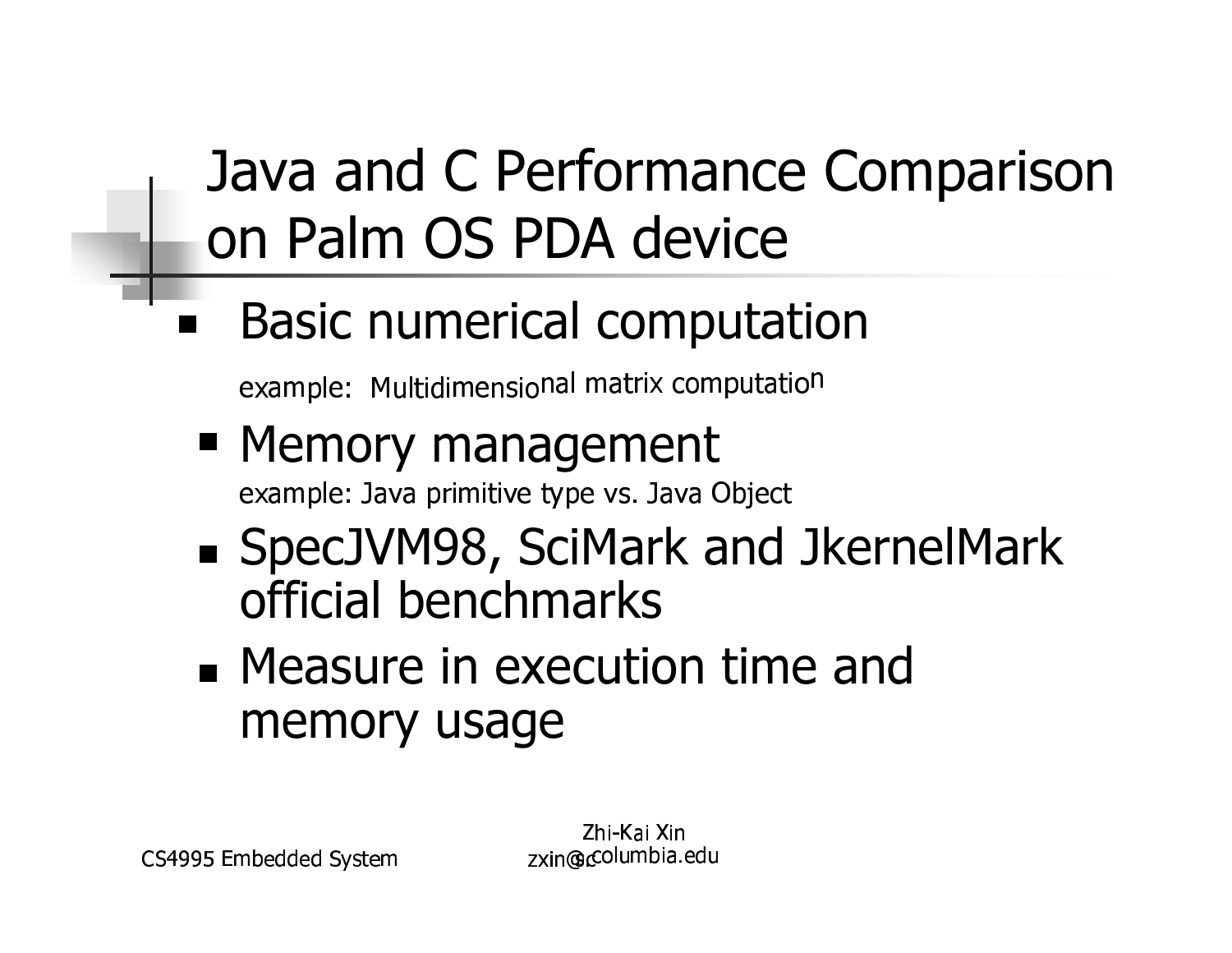### Motivation

- Java is widely adopted in embedded system to develop various applications
	- **PDA, wireless phone, and game console**
- Java is easy to learn and powerful
	- Rich set of library
	- Platform independent
	- **Easy integration**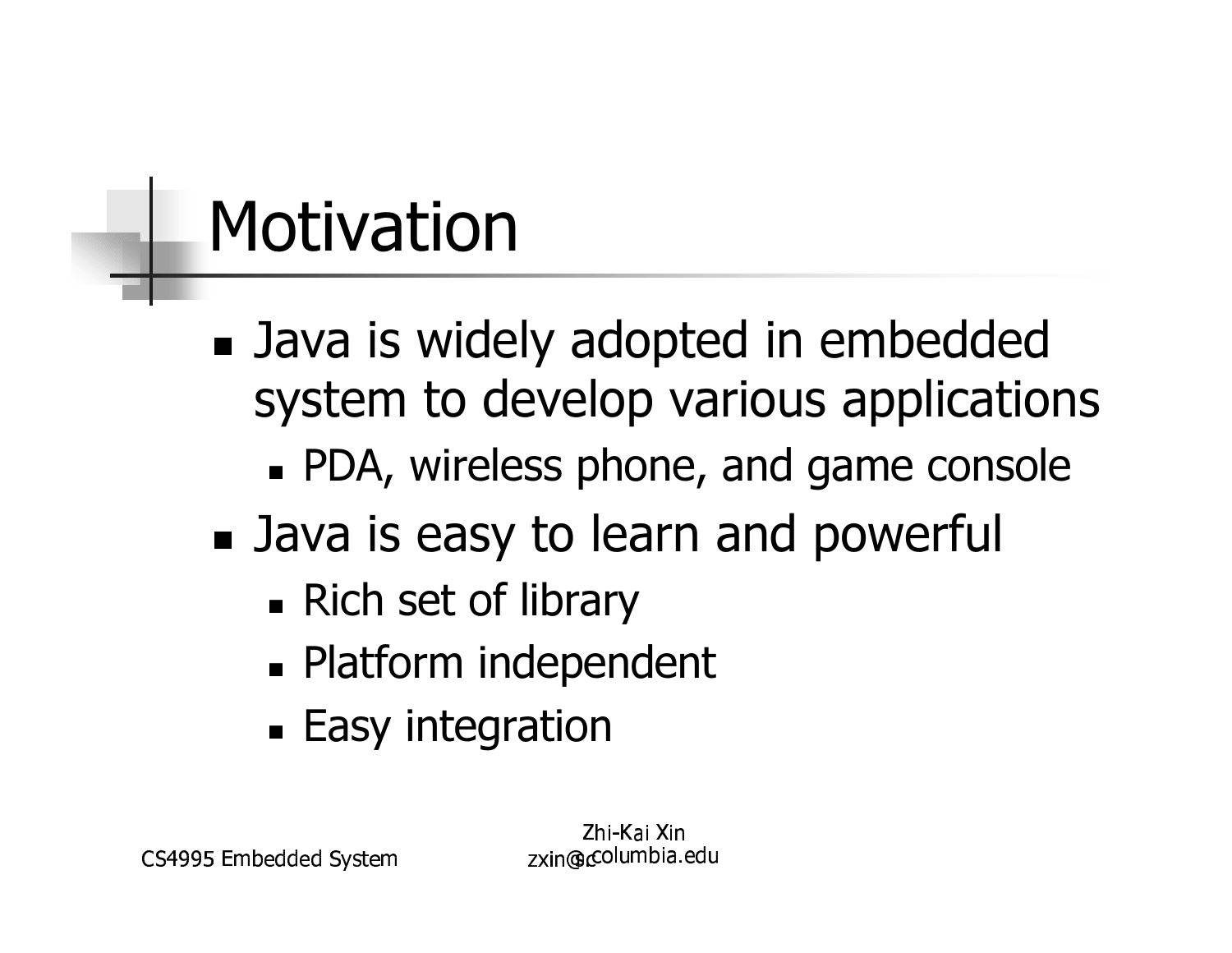### Motivation cont.

- Popular JVM for PDA or Wireless device
	- Sun Microsystems J2ME (KVM)
		- $\blacksquare$  CLDC and MIDP for Palm  $GS +$
	- **TBM J9 VM**  $\blacksquare$ 
		- HP ChaiVM
		- iPAQ PersonalJava (Jeoda)
- C uses Cygwin with PRC-TOOL or CodeWarrior for PDA application development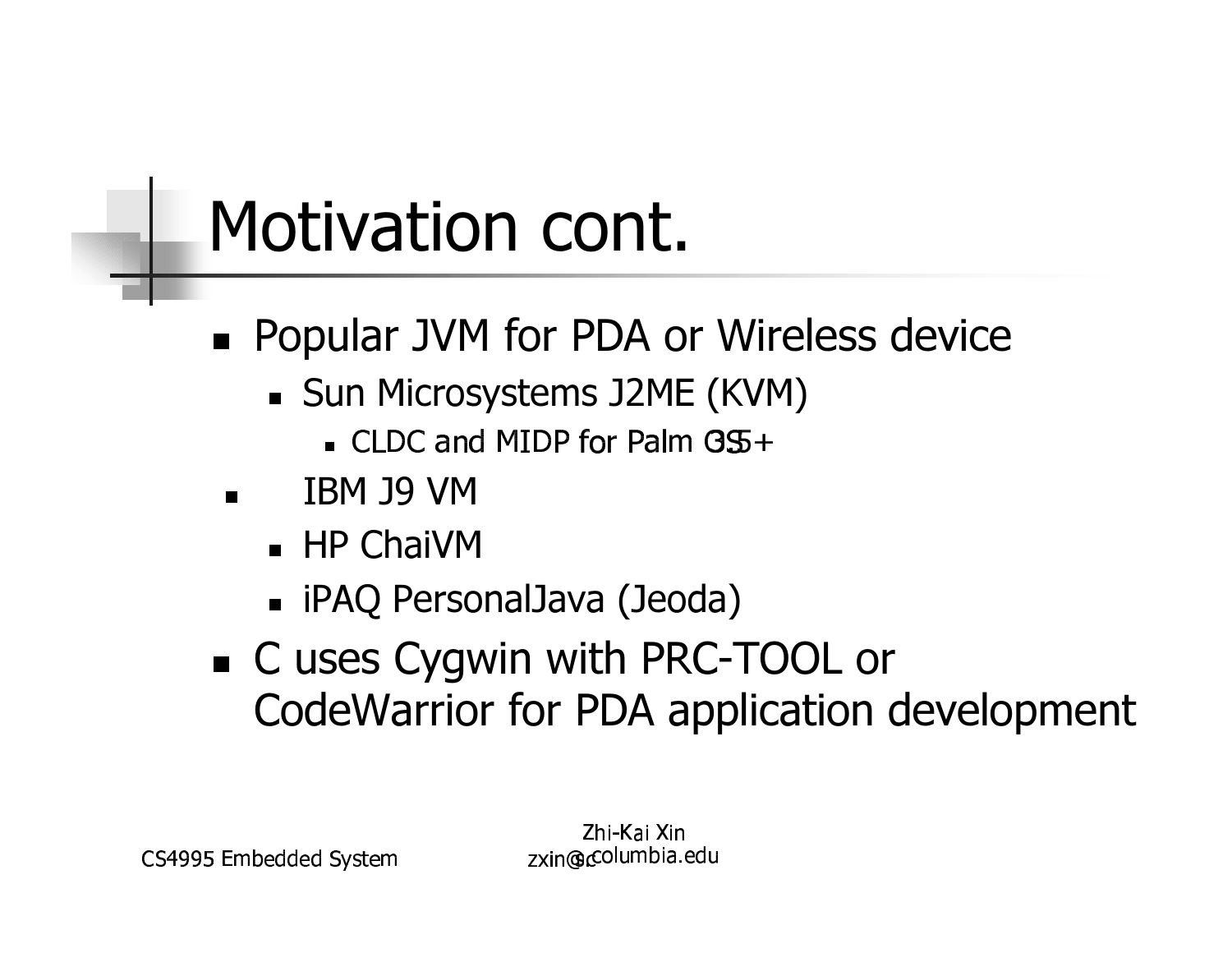## **Related works**

- Sosnoski  $[1][2]$  Java and  $C/C++$ performance comparison and analysis
	- Java object allocation wastes memory space and takes too long
	- But improvement can be made by using primitive types instead of Java object
	- Use array instead of java.util. Vector
	- Avoid creating new object in large software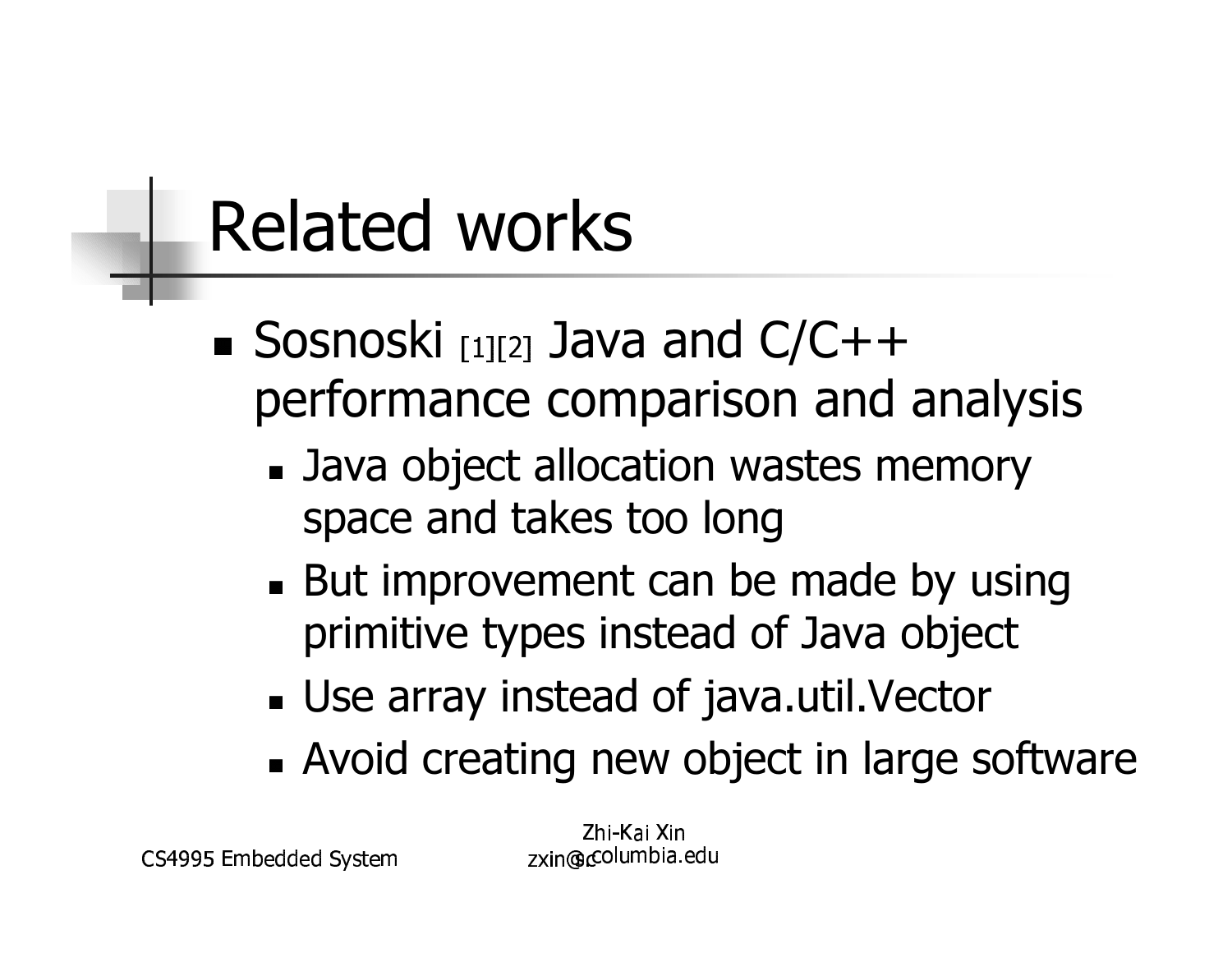## Related works cont.

- $\blacksquare$  Moreira et al. [3] numerical computation
	- Multidimensional matrix addition and multiplication
	- Java Array incurs overhead of runtime checking.
	- Java multidimensional array is array of arrays (slower indexing)
	- Java outperforms C if Java array runtime checking is disabled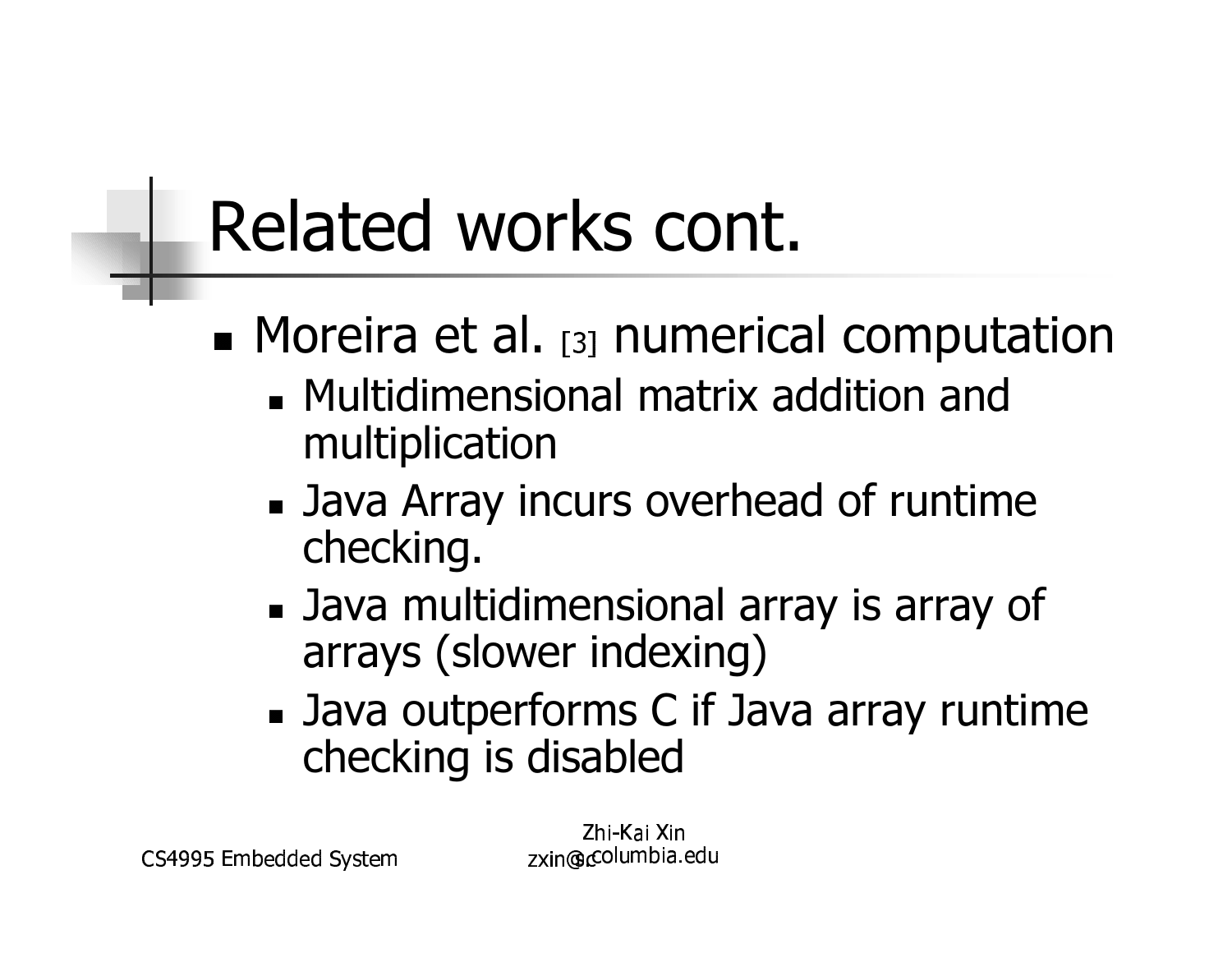### Questions to be answered by end <u>of this project</u>

- Which language has better performance on Palm OS PDA device, Java or C?
- If C is better, how bad is Java's performance on PDA? Is it acceptable performance?
- What improvements can be made to Java to run better on PDA?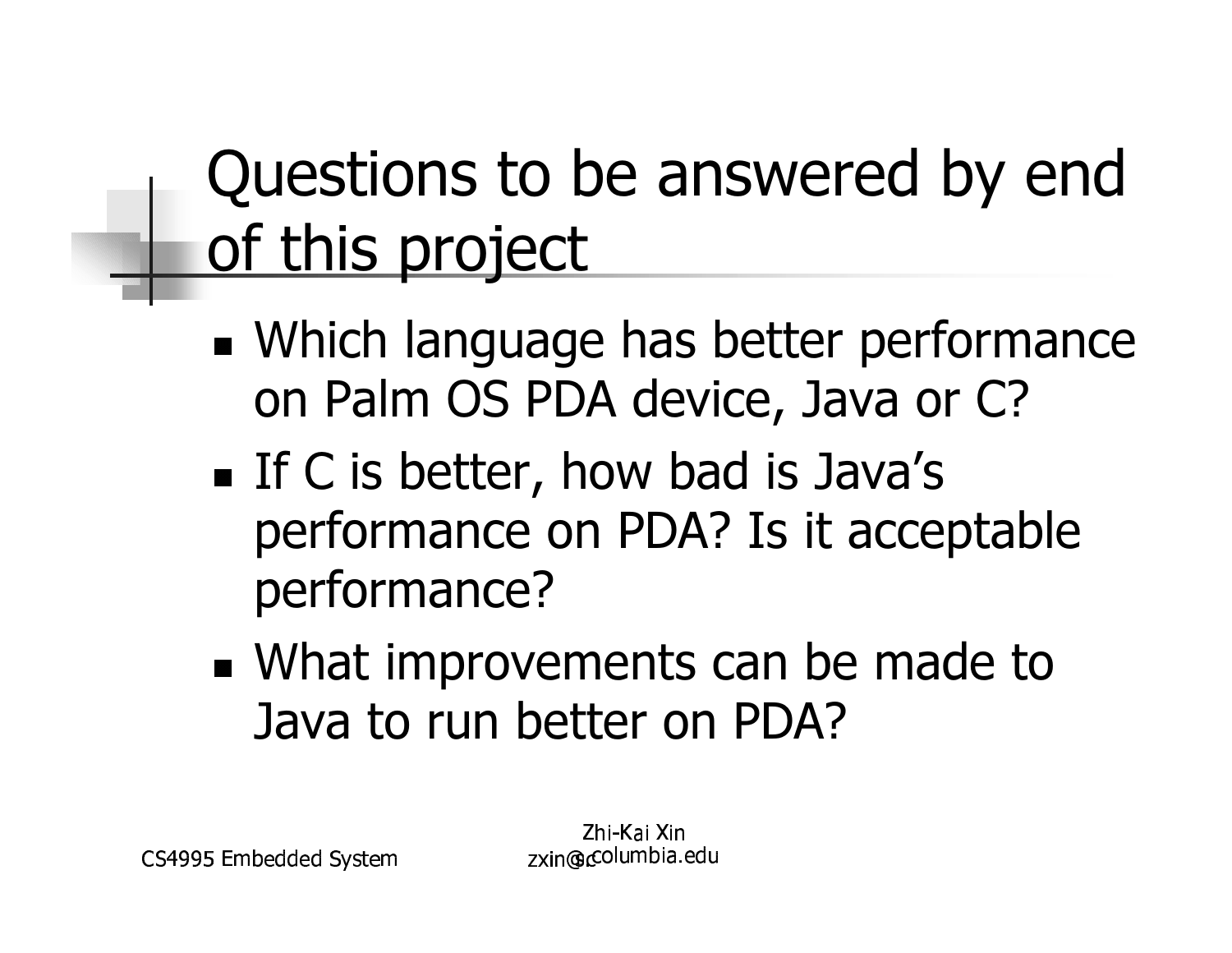# **Development Environment**

- Sony Clie (Palm OS Device)
	- $-33MHz$
	- $-16MB$  RAM
- Java Development IDE
	- Java wireless toolkit
	- CodeWarrior

CS4995 Embedded System

Zhi-Kai Xin zxin@columbia.edu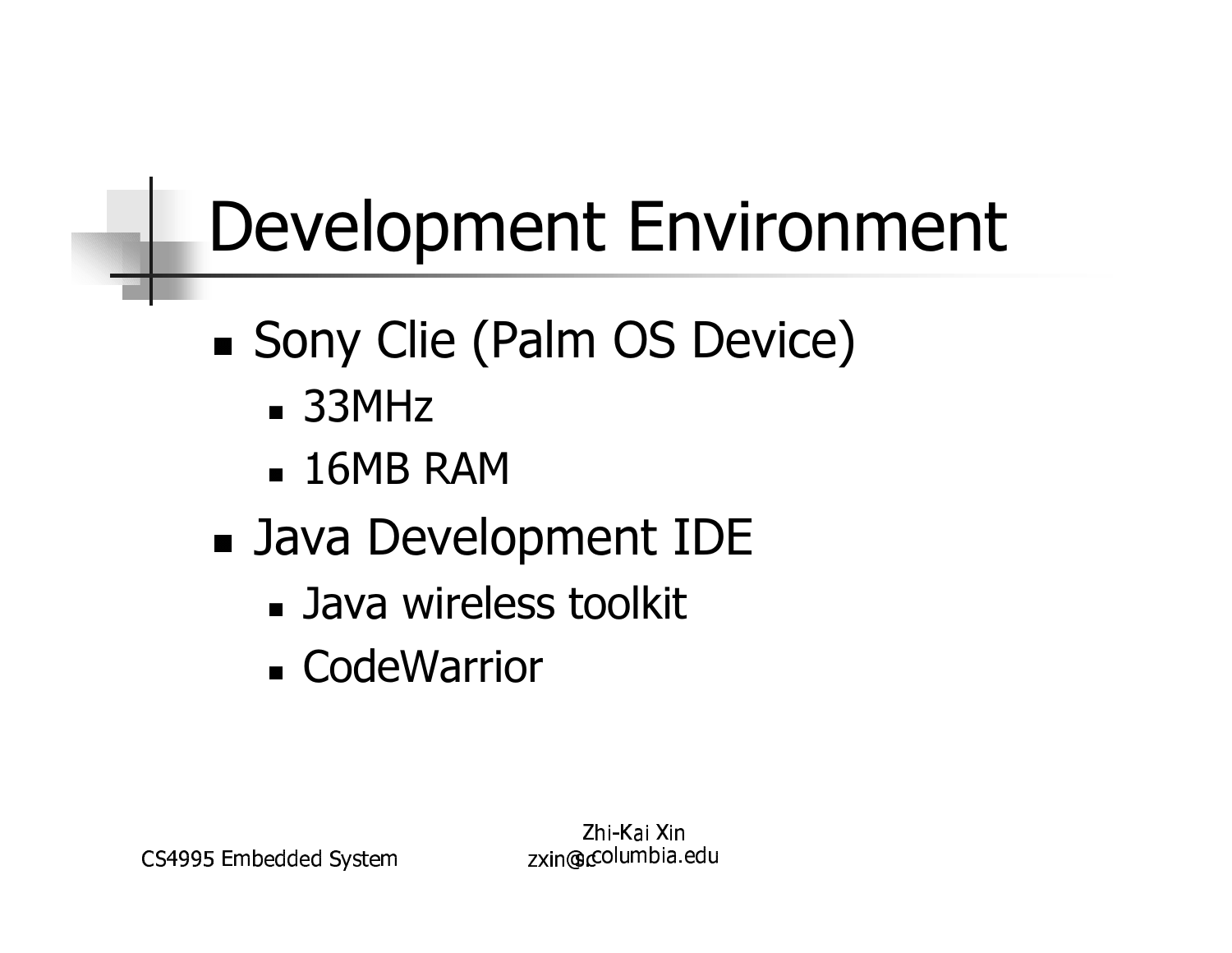#### Results and Analysis

والمازجين جريد والمستحدث والمحرور والحر S4995-2 Embedded System Project Presentation

**Tara** 

Zhi-Kai Xin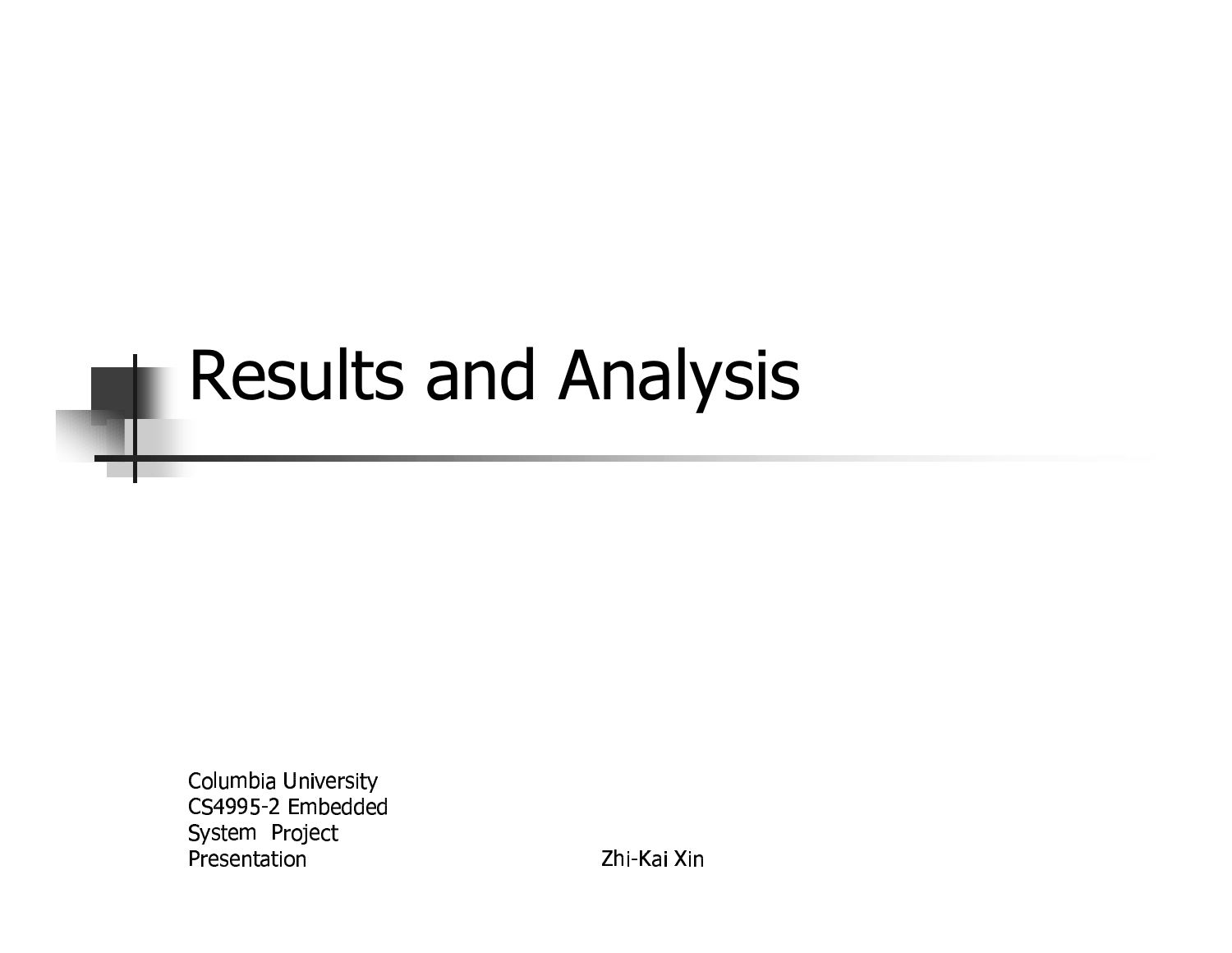

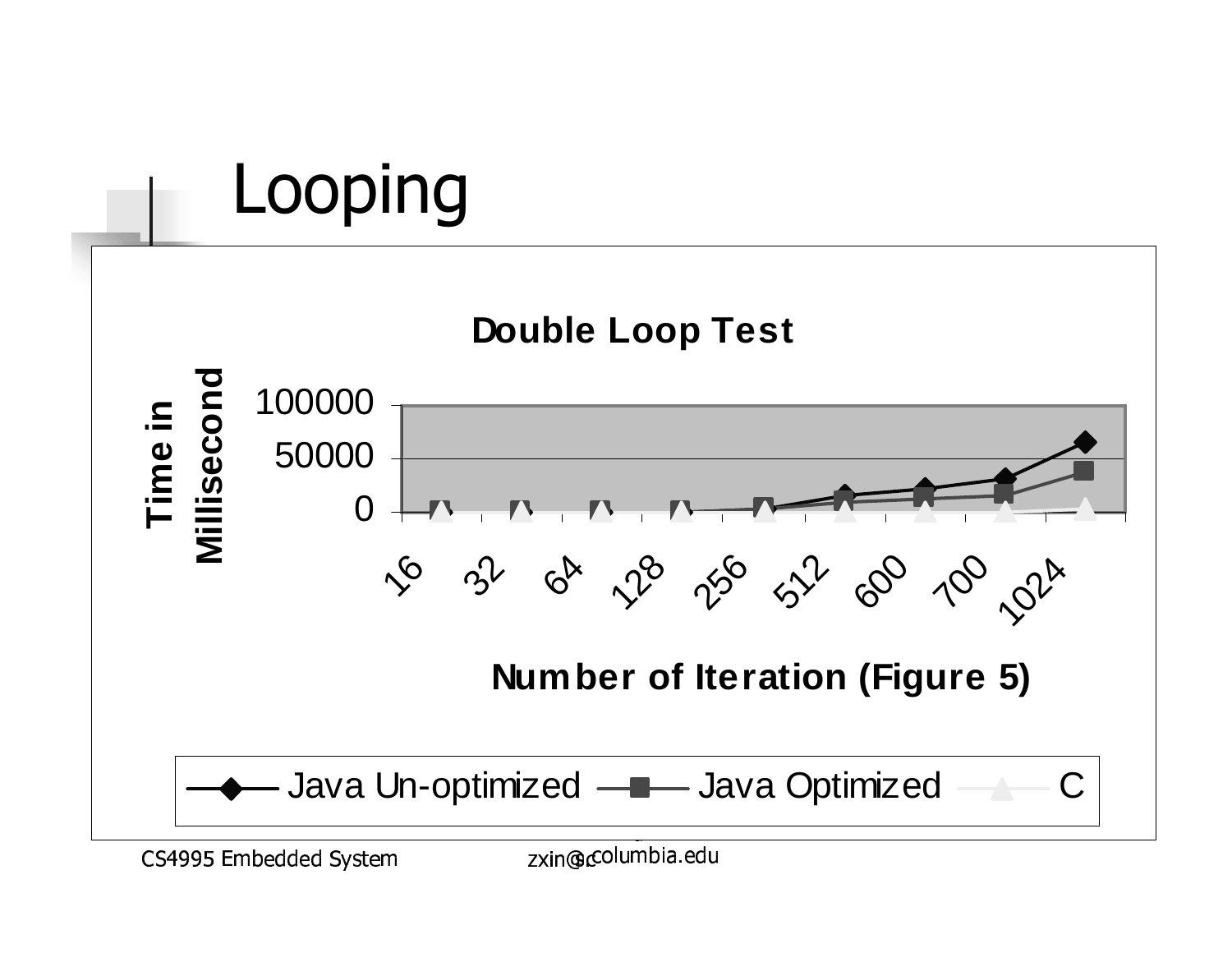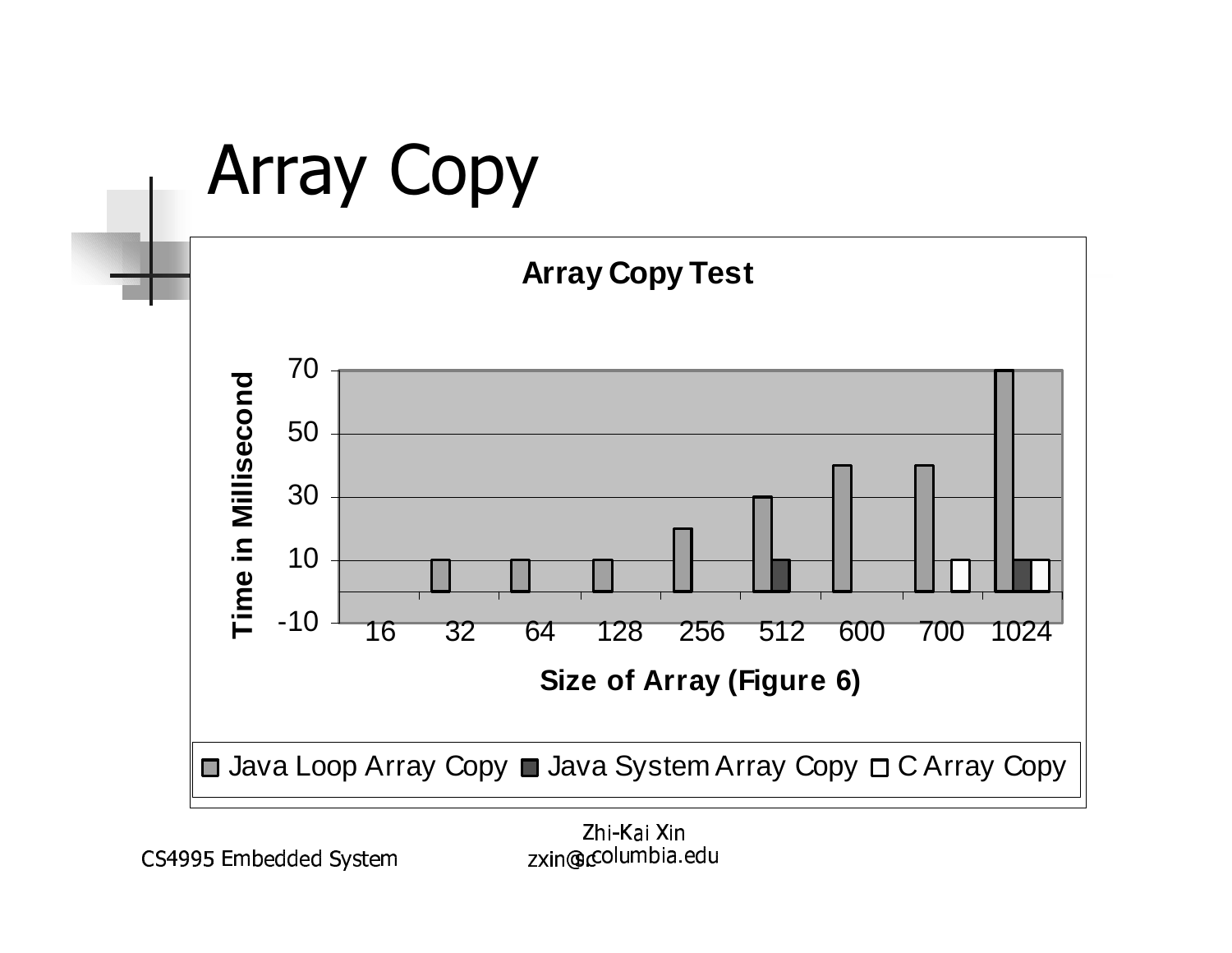### Hashing

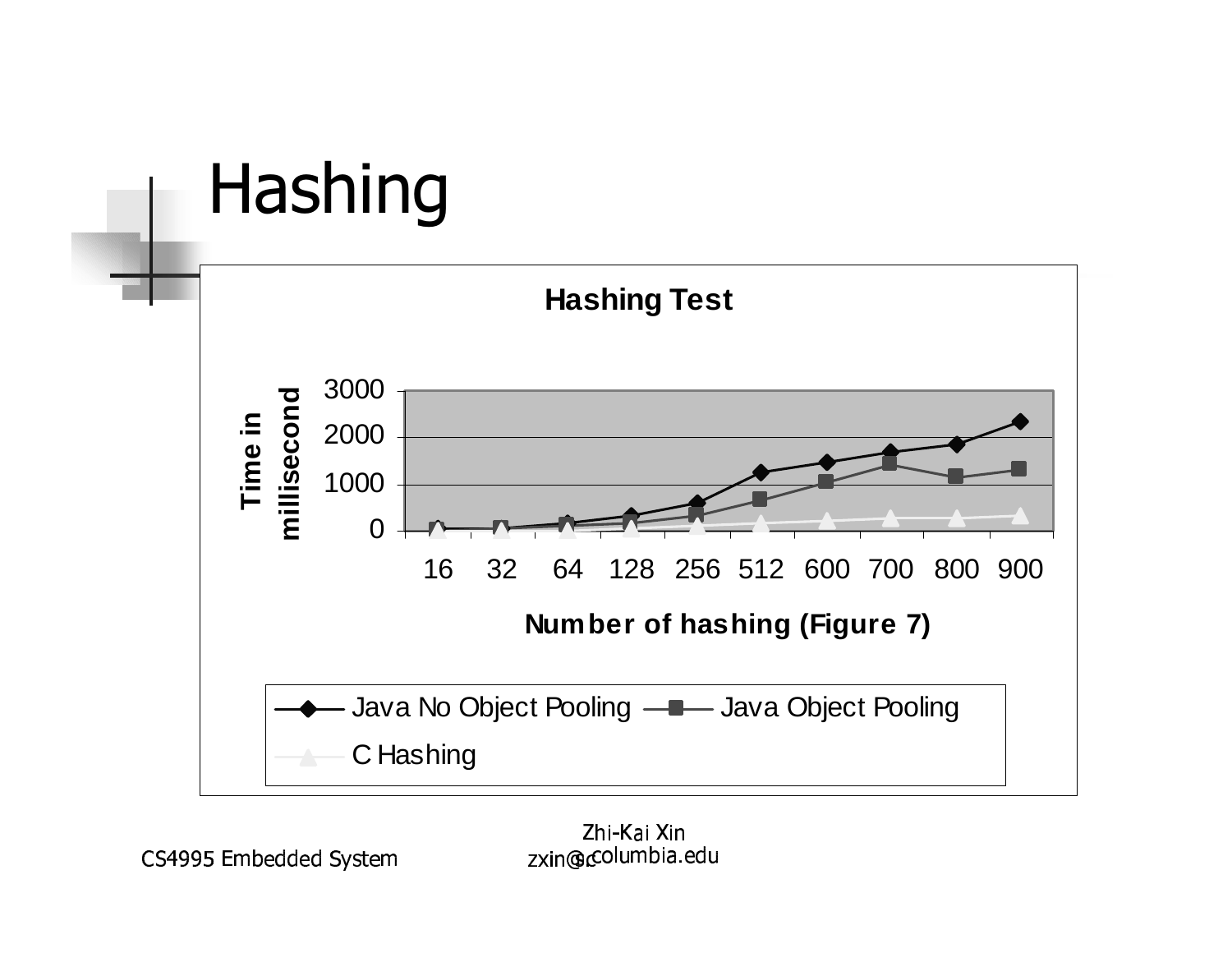

hi-Kai X<br>salumbi xin@columbia.ed<br>.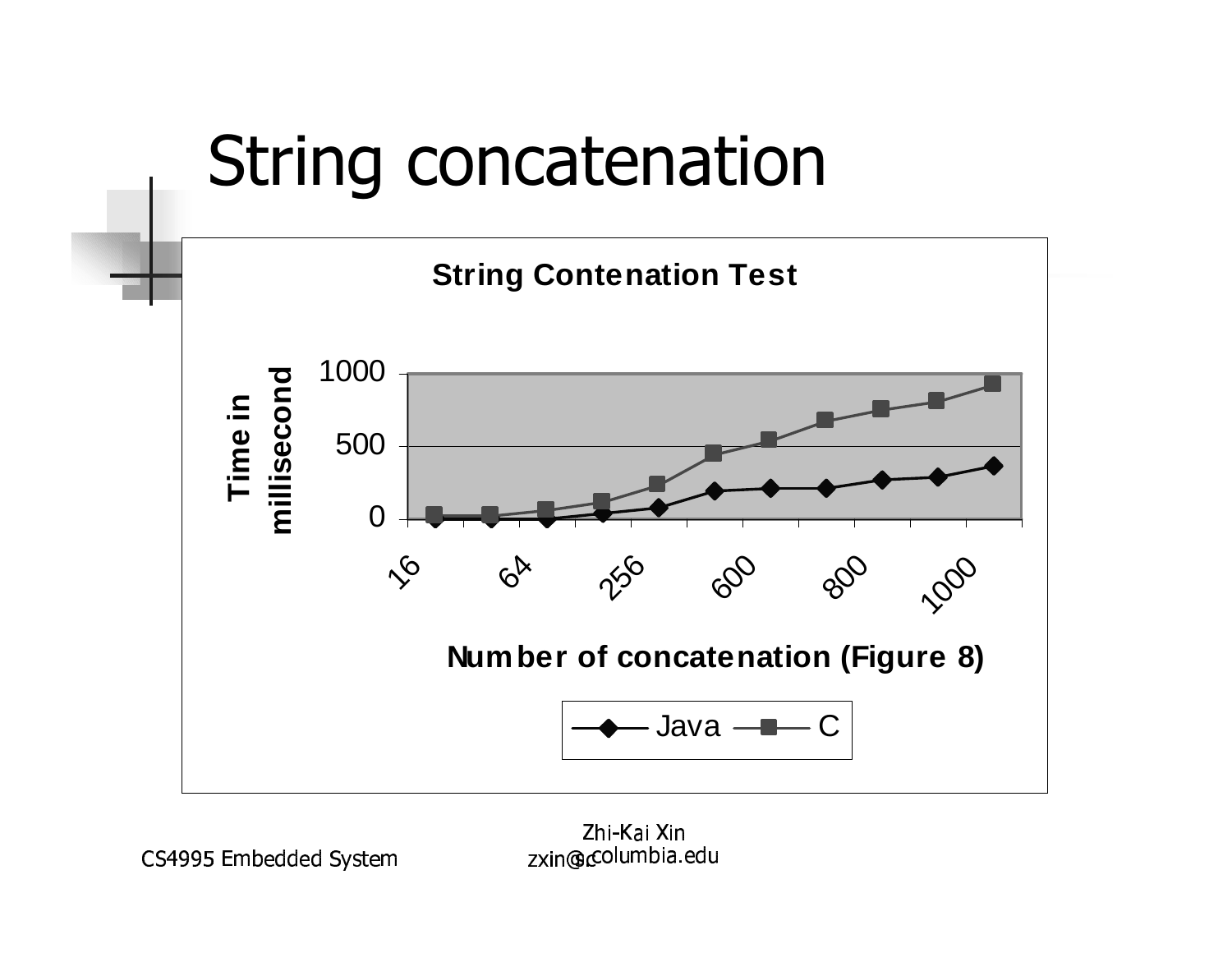#### **Factorial**



hi-Kai X<br>salumbi xin@columbia.ed<br>.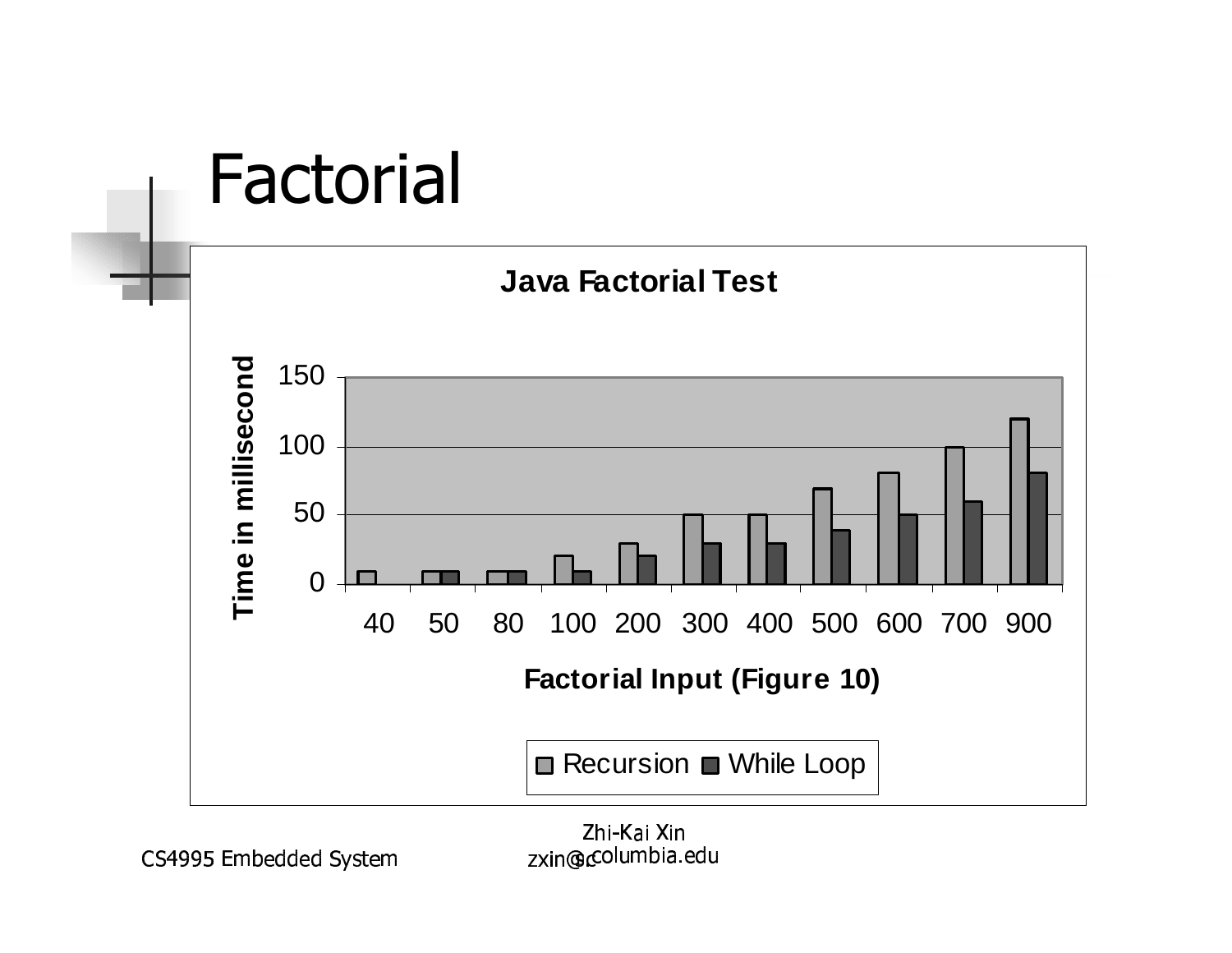### Conclusion

- Java performance can be improved by fine tune Java program such as:
	- Avoid recursion
	- Avoid having array access within nested loops
	- Use object pooling, avoid create new object, thus avoid garbage collect, especially within loops
	- . Try use Java's build in methods, avoid rewriting your own routines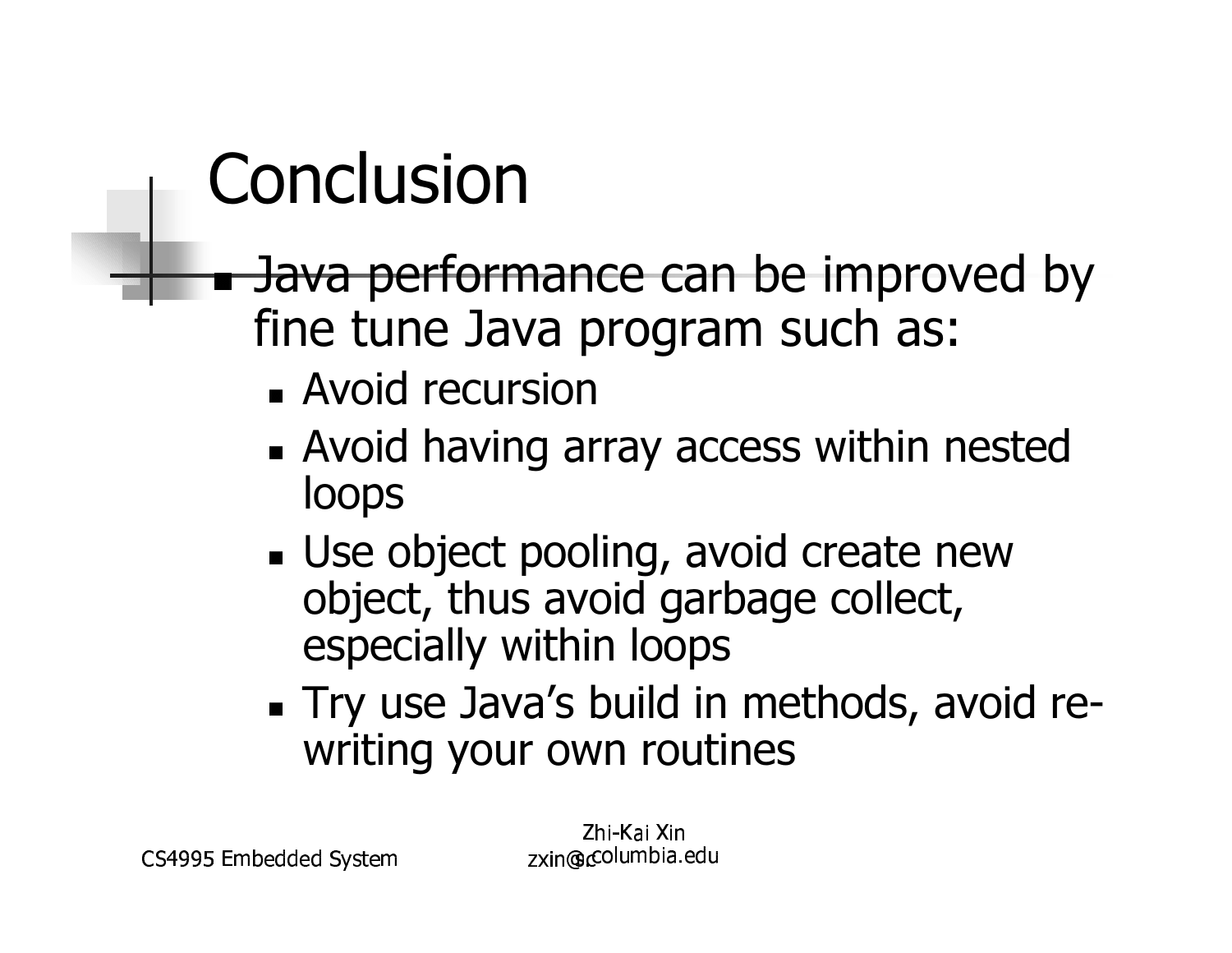## Conclusion cont.

- Java has a rich set of APIs for fast development
- Definitely worth to use on PDA device software development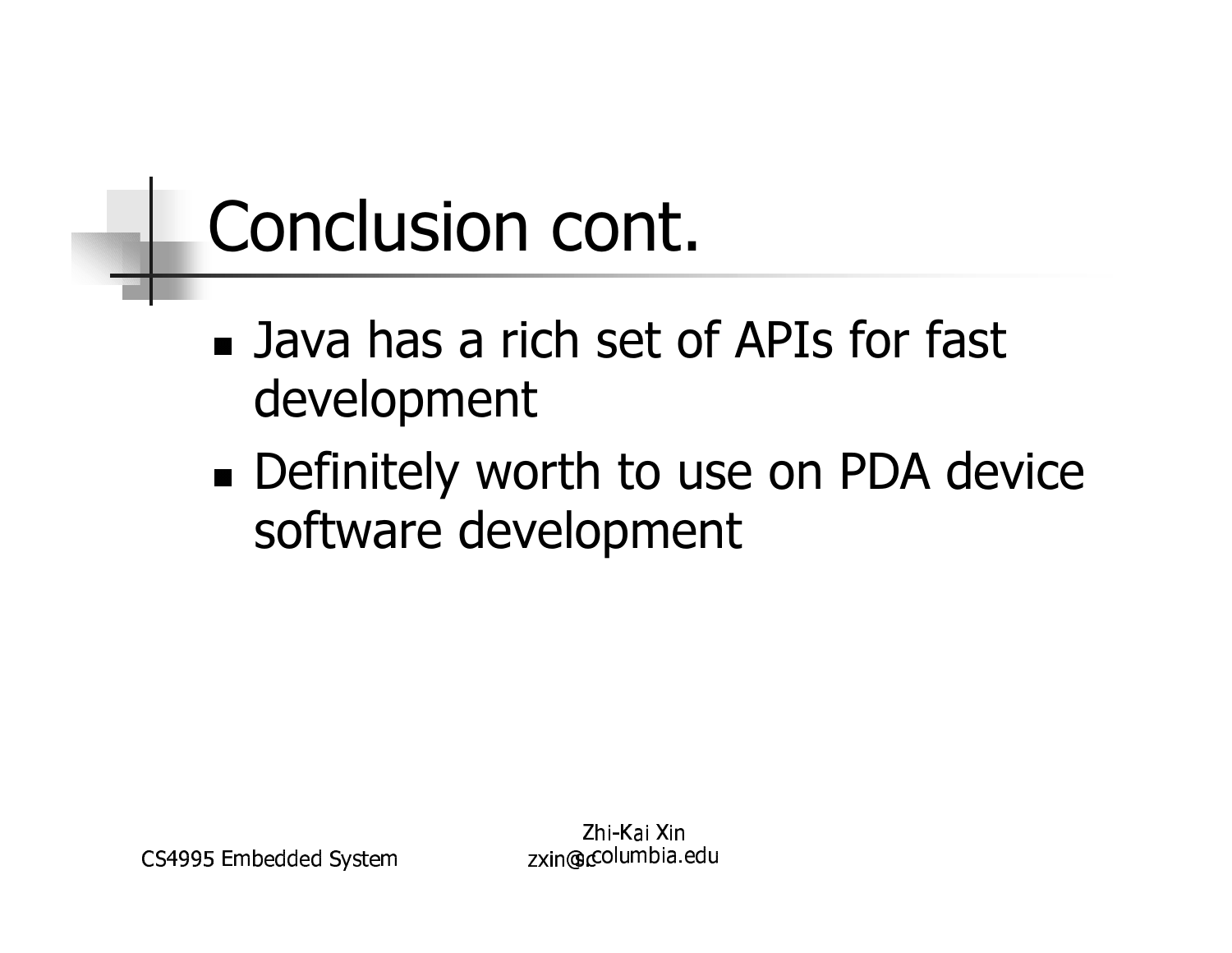### **Future works**

#### **Look into Java's IO and network** performance on PDA devices

CS4995 Embedded System

Zhi-Kai Xin zxin@columbia.edu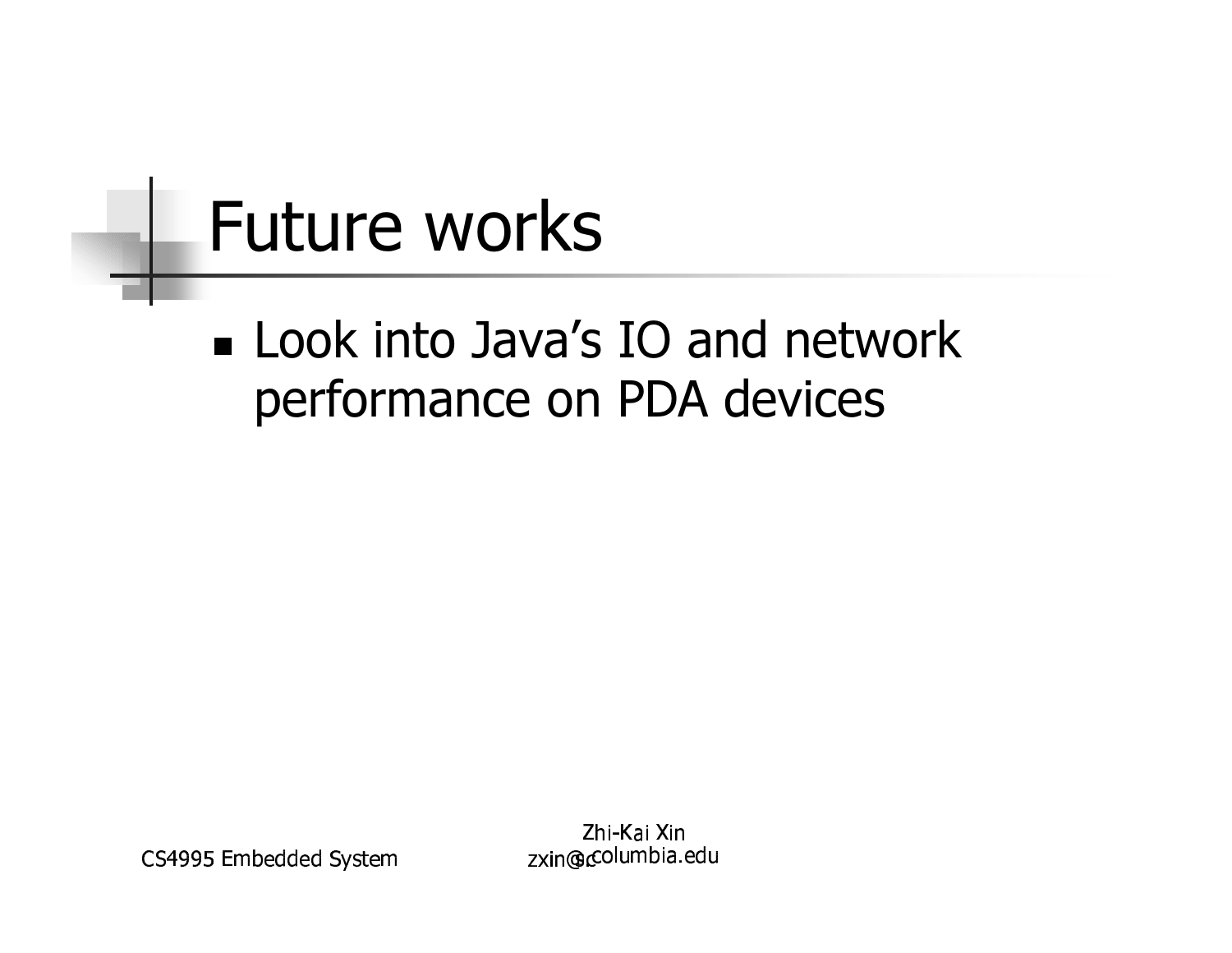### Source code

The project source code can be found at:

#### http://www.cs.columbia.edu/~zxin/cs499 5-2/final/project

CS4995 Embedded System

Zhi-Kai Xin zxin@columbia.edu